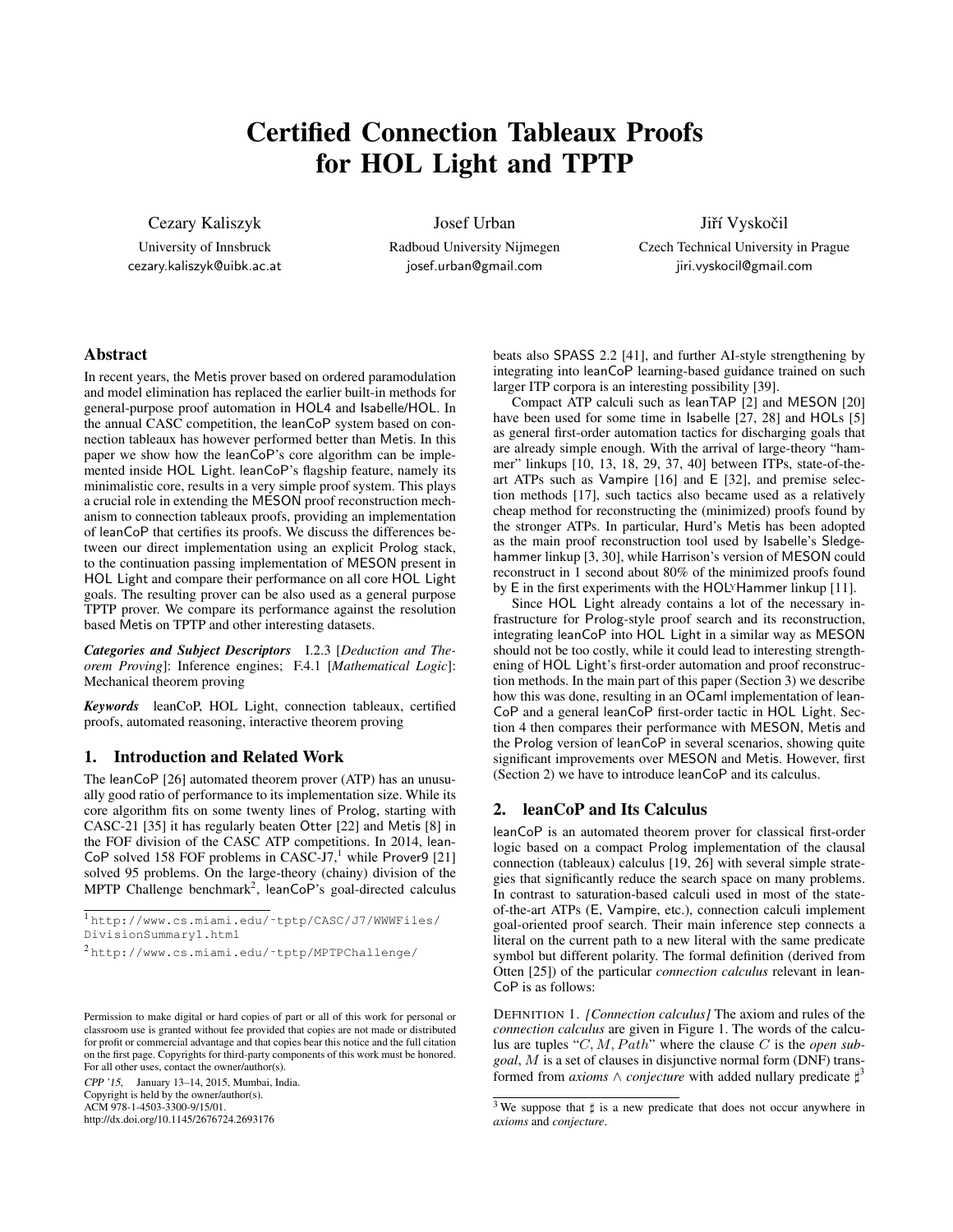to all positive clauses<sup>4</sup>, and the *active path Path* is a subset of a path through  $M$  . In the rules of the calculus  $C, C'$  and  $C''$  are clauses,  $\sigma$  is a term substitution, and  $L_1, L_2$  is a *connection* with  $\sigma(L_1) = \sigma(L_2)$ . The rules of the calculus are applied in an analytic (i.e. bottom-up) way. The term substitution  $\sigma$  is applied to the whole derivation.

The connection calculus is correct and complete [19] in the following sense: A first-order formula  $M$  in clausal form is valid iff there is a connection proof for " $\neg$ #,  $M$ , {}", i.e., a derivation for " $\neg$ #, M, {}" in the connection calculus so that all leaves are axioms. The following Prolog predicate prove/5 implements the axiom, the reduction and the extension rule of the basic connection calculus in leanCoP. The code will be explained in more detail later. The comments (*gap for ...*) in the code represent optimizations that will be filled in and explained in the following subsections.

```
1 % prove(Cla, Path, PathLim, Lem, Set)<br>2 prove([Lit]Cla], Path, PathLim, Lem, S
 2 prove([Lit|Cla],Path,PathLim,Lem,Set) :-<br>3 % gap for regularity (Section 2.
 3 \frac{2}{9} gap for regularity (Section 2.2)<br>4 (-Neaf_{1}it=-1it=-Neaf_{1}it) ->
 4 (-NegLit=Lit;-Lit=NegLit) -><br>5 ( \frac{2}{3} gap for lemmata (Section
 5 ( \frac{2}{3} gap for lemmata (Section 2.3)<br>6
 6 \frac{8}{3}7 member(NegL,Path),<br>8 unify_with_occurs_
 8 unify_with_occurs_check(NegL,NegLit) 9
 9 ;
10 lit(NegLit,NegL,Cla1,Grnd1),<br>11 unify with occurs check(NegL
                        unify_with_occurs_check(NegL,NegLit),
12 \frac{1}{2} \frac{1}{2} \frac{1}{2} \frac{1}{2} \frac{1}{2} \frac{1}{2} \frac{1}{2} \frac{1}{2} \frac{1}{2} \frac{1}{2} \frac{1}{2} \frac{1}{2} \frac{1}{2} \frac{1}{2} \frac{1}{2} \frac{1}{2} \frac{1}{2} \frac{1}{2} \frac{1}{2} \frac{1}{2} \frac{1}{2} \frac{1}{2}13 %
14 prove(Cla1, [Lit|Path], PathLim, Lem, Set)<br>15 \cdot\frac{15}{16} ),
16 % gap for restricted backtracking (Section 2.4)<br>17 more (Cla.Path.PathLim.Lem.Set).
17 prove (Cla, Path, PathLim, Lem, Set).<br>18 prove (1, \ldots, 1).
      \texttt{prove}\left(\left[\;\right],_{-},_{-},_{-},_{-}\right) .
```
The tuple " $C, M, Path$ " in connection calculus is here represented as follows:

- $\bullet$  C representing the open subgoal is a Prolog list Cla;
- $\bullet$  the active path  $Path$  is a Prolog list Path;
- *M* is written into Prolog's database before the actual proof search starts in a such way that for every clause  $C \in M$  and for every literal  $C \in M$  the fact lit (Indexing L, L, C1, Grnd) is stored, where  $C1 = C \setminus \{L\}$  and Grnd is g if C is ground, otherwise Grnd is n. Indexing L is same as L modulo all its variables which are fresh (there is no twice or more occurrences in Indexing L) everywhere in Indexing L and it is used for fast finding the right fact in database without affecting the logically correct L by standard Prolog unification without occurs check.
- Atoms are represented by Prolog atoms, negation by "−".
- The substitution  $\sigma$  is stored implicitly by Prolog.

PathLim is the current limit used for iterative deepening, Lem is the list of usable (previously derived) lemmas, Set a list of options, and Proof is the resulting proof. This predicate succeeds (using iterative deepening) iff there is a connection proof for the tuple represented by Cla, the DNF representation of the problem stored in Prolog's database using the lit predicate, and a Path with |Path| <PathLim where PathLim is the maximum size of the active Path. The predicate works as follows:

Line 18 implements the axiom, line 4 calculates the complement of the first literal Lit in Cla, which is used as the principal literal for the next reduction or extension step. The reduction rule is implemented in lines 7, 8 and 17. At line 7 and 8 it is checked whether the active path Path contains a literal NegL that unifies axiom:  $\frac{1}{\{\}, M, Path}$ 

reduction rule:  $\frac{C, M, Path \cup \{L_2\}}{C \cup \{L_1\}, M, Path \cup \{L_2\}}$ 

where there exists a unification substitution  $\sigma$  such that  $\sigma(L_1) = \sigma(\overline{L}_2)$ 

extension rule:  $\frac{C' \setminus \{L_2\}, M, Path \cup \{L_1\}}{C \cup \{L_1\}, M, P} \cdot C, M, Path$  $C \cup \{L_1\}, M, Path$ 

where C' is a fresh copy of some  $C'' \in M$  such that  $L_2 \in$ C' and  $\sigma(L_1) = \sigma(\overline{L_2})$  where  $\sigma$  is unification substitution.

Note that the  $\sigma$  used in the *reduction* and *extension* rules must be applied on all literals in all derivations except the literals in the set M because these literals are not affected by any substitution  $\sigma$ .

Figure 1. The basic clause connection calculus used in leanCoP.

with the complement NegLit of the principal literal Lit. In this case the alternative lines after the semicolon are skipped and the proof search for the premise of the reduction rule is invoked in line 17. The extension rule is implemented in lines 10, 11, 14 and 17. Lines 10 and 11 are used to find a clause that contains the complement NegLit of the principal literal Lit. Cla1 is the remaining set of literals of the selected clause and the new open subgoal of the left premise. The proof search for the left premise of the extension rule, in which the active path Path is extended by the principal literal  $List$ , is invoked in line 14, and if successful, we again continue on line 17.

Compared with standard tableaux or some sequent calculi, connection calculi are not confluent.<sup>5</sup> To achieve completeness, an extensive use of backtracking is required. leanCoP uses two simple incomplete strategies (namely options scut and cut) for restricting backtracking that significantly reduces the search space [25] without affecting the ability to find proofs in most tested cases (see Section 4).

Another major problem in connection calculi is the integration of equality. The paramodulation method that is widely used in saturation-based ATPs is not complete for goal-oriented approach of connection calculi. Therefore equality in leanCoP and similar ATPs is usually managed by adding the axioms of equality (reflexivity, symmetry, transitivity and substitutivity).

To obtain the clausal form, leanCoP uses its own implementation of clausifier introducing definitions (the def option), which seems to perform better with leanCoP's core prover than other standard clausifiers (TPTP2X using the option -t clausify:tptp, FLOTTER [23] and E) or direct transformation into clausal form (nodef option in leanCoP) [25]. In the following subsections, we summarize several further methods used by leanCoP that improve its performance.

#### 2.1 Iterative deepening

Prolog uses a simple incomplete depth-first search strategy to explore the search space. This kind of incompleteness would result in a calculus that hardly proves any formula. In order to obtain a complete proof search in the connection calculus, iterative deepening on the proof depth, i.e. the size of the active path, is performed. It is achieved by inserting the following lines into the code:

(12)( Grnd1=g -> true ; length(Path,K),<br>K<PathLim -> true ; (13)  $\rightarrow$  pathlim -> assert (pathlim), fail ),

where the Prolog predicate \+ *Goal* succeeds only if *Goal* fails (*negation as failure*). The whole prover runs in the following itera-

<sup>4</sup> Thus by default all positive clauses are used as possible start clauses.

<sup>5</sup> Bad choice of *connection* might end up in a dead end.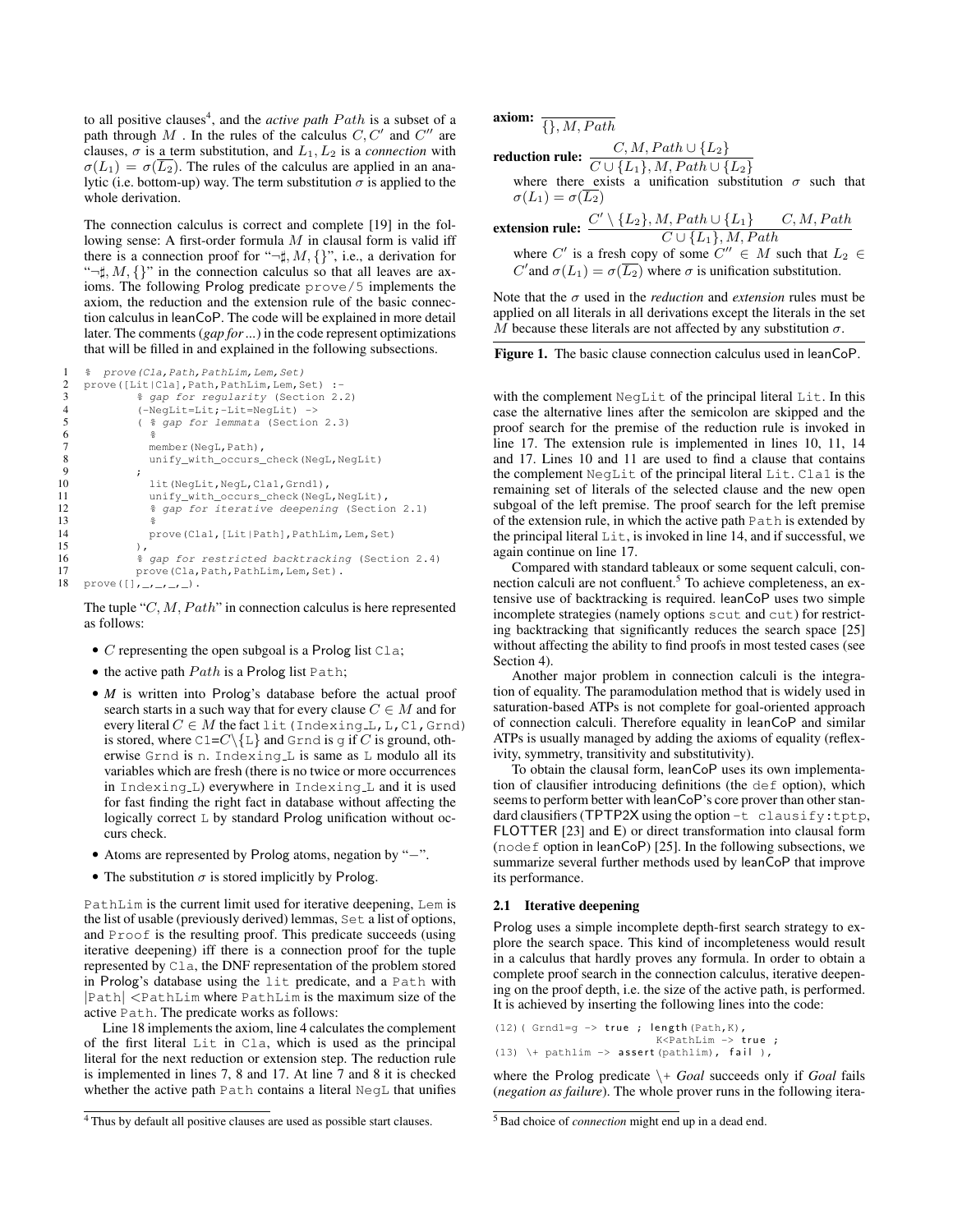tive sense starting from PathLimit= 1:

```
prove(PathLim,Set) :-
         retract (pathlim) \rightarrowPathLim1 is PathLim+1,
         prove(PathLim1, Set).
```
When the extension rule is applied and the new clause is not ground, i.e. it does not contain any variable, it is checked whether the size K of the active path exceeds the current path limit PathLim (line 12). In this case the dynamic predicate  $pathLim/0$  is written into the Prolog's database (line 13) indicating the need to increase the path limit if the proof search with the current path limit fails. If the proof search fails and the predicate pathlim can be found in the database, then PathLim is increased by one and the proof search starts again.

# 2.2 Regularity Condition Optimization

DEFINITION 2. A connection proof is *regular* iff no literal occurs more than once in the active path.

Since the active path corresponds to the set of literals in a branch in the connection tableau representation, a connection tableau proof is regular if in the current branch no literal occurs more than once. The regularity condition is integrated into the connection calculus in Figure 1 by imposing the following restriction on the reduction and extension rule:  $\forall L' \in C \cup \{L_1\} : \sigma(L') \notin \sigma(Path)$ 

LEMMA 2.1. *A formula* M *in clausal form described above is valid iff there is a regular connection proof for "* $\neg$ *#, M, {}"* 

Regularity is correct, since it only imposes a restriction on the applicability of the reduction and extension rules. The completeness proof can be found in [19, 26]. The regularity condition must be checked whenever the reduction, extension or lemma rule is applied. The substitution  $\sigma$  is not modified, i.e. the regularity condition is satisfied if the open subgoal does not contain a literal that is syntactically identical with a literal in the active path. This is implemented by inserting the following line into the code:

```
(3) \+ (member(LitC,[Lit|Cla]),
       member(LitP,Path),
        LitC==LitP),
```
Here the code inside negation succeeds if the open subgoal [Lit | Cla] contains a literal LitC that is syntactically identical (built-in predicate  $=$  /2 in Prolog) with a literal LitP in the active path Path. The built-in predicate member/2 is used to enumerate all elements of a list.

#### 2.3 Lemmata optimization

The set of lemmata is represented by the list Lem. The lemma rule is implemented by inserting the following lines:

```
(5) ( member(LitL,Lem), Lit==LitL
(6);
```
In order to apply the lemma rule, the substitution  $\sigma$  is not modified, i.e. the lemma rule is only applied if the list of lemmata Lem contains a literal LitL that is syntactically identical with the literal Lit. Furthermore, the literal Lit is added to the list Lem of lemmata in the (left) premise of the reduction and extension rule by adapting the following line:

(15) prove(Cla,Path,PathLim,[Lit|Lem],Set).

In the resulting implementation, the lemma rule is applied before the reduction and extension rules.

#### 2.4 Restricted backtracking

In Prolog the cut (!) is used to cut off alternative solutions when Prolog tries to prove a goal. The Prolog cut is a built-in predicate, which succeeds immediately when first encountered as a goal. Any attempt to re-satisfy the cut fails for the parent goal, i.e. other alternative choices are discarded that have been made from the point when the parent goal was invoked. Consequently, *restricted backtracking* is achieved by inserting a Prolog cut after the lemma, reduction, or extension rule is applied. It is implemented by inserting the following line into the code:

 $(16)$  ( member(cut, Set)  $\rightarrow$  !; true),

Restricted backtracking is switched on if the list Set contains the option cut. The *restricted start step* is used if the list Set includes the option scut. In this case only the first matching clause to starting  $\neg$  literal is used. Restricted backtracking and restricted start step lead to an incomplete proof search. In order to regain completeness, these strategies can be switched off when the search reaches a certain path limit. If the list Set contains the option comp(*Limit*), where *Limit* is a natural number, the proof search is stopped and started again without using incomplete search strategies.

#### 3. OCaml Implementation

In this section, we first discuss our implementation<sup>6</sup> of leanCoP in OCaml and its integration in HOL Light: the transformation of the higher-order goal to first order and the proof reconstruction. After that we compare our implementation to Harrison's implementation of MESON.

#### 3.1 leanCoP in OCaml

Otten's implementation of leanCoP uses the Prolog search, backtracking, and indexing mechanisms to implement the connection tableaux proof search. This is a variation of the general idea of using the "Prolog technology theorem prover" (PTTP) proposed by Stickel [33], in which connection tableaux takes a number of advantages from its similarity to Prolog.

In order to implement an equivalent program in a functional programming language, one needs to use either an explicit stack for keeping track of the current proof state (including the trail of variable bindings), or continuation passing style. We choose to do the former, namely we add an explicit todo (stack), subst (trail) and  $\circ$  f f (offset in the trail) arguments to the main prove function. The stack keeps a list of tuples that are given as arguments to the recursive invocations of prove , whose full OCaml declaration (taking the open subgoal as its last argument) then looks as follows:

```
let rec lprove off subst path limit lemmas todo = function
  [] -> begin ... end
  | ((lit1 :: rest_clause) as clause) \rightarrow \ldots;
```
The function performs the proof search to the given depth, and if

a proof has not been found, it returns unit. It takes special attention to traverse the tree in the same order as the Prolog version. In particular, when the global option "cut" (restricting backtracking) is off, it performs all the backtrackings explicitly, while if "cut" is on, the parts of backtracking avoided in Prolog are also omitted. When a proof is found, the exception 'Solved' is raised: no further search is performed and the function exits with this exception.

The OCaml version and the Prolog version (simplified and with symbols renamed for clarity of comparison) are displayed together in Fig. 2. The algorithm proceeds as follows:

<sup>6</sup> Available online at http://cl-informatik.uibk.ac.at/ ˜cek/cpp15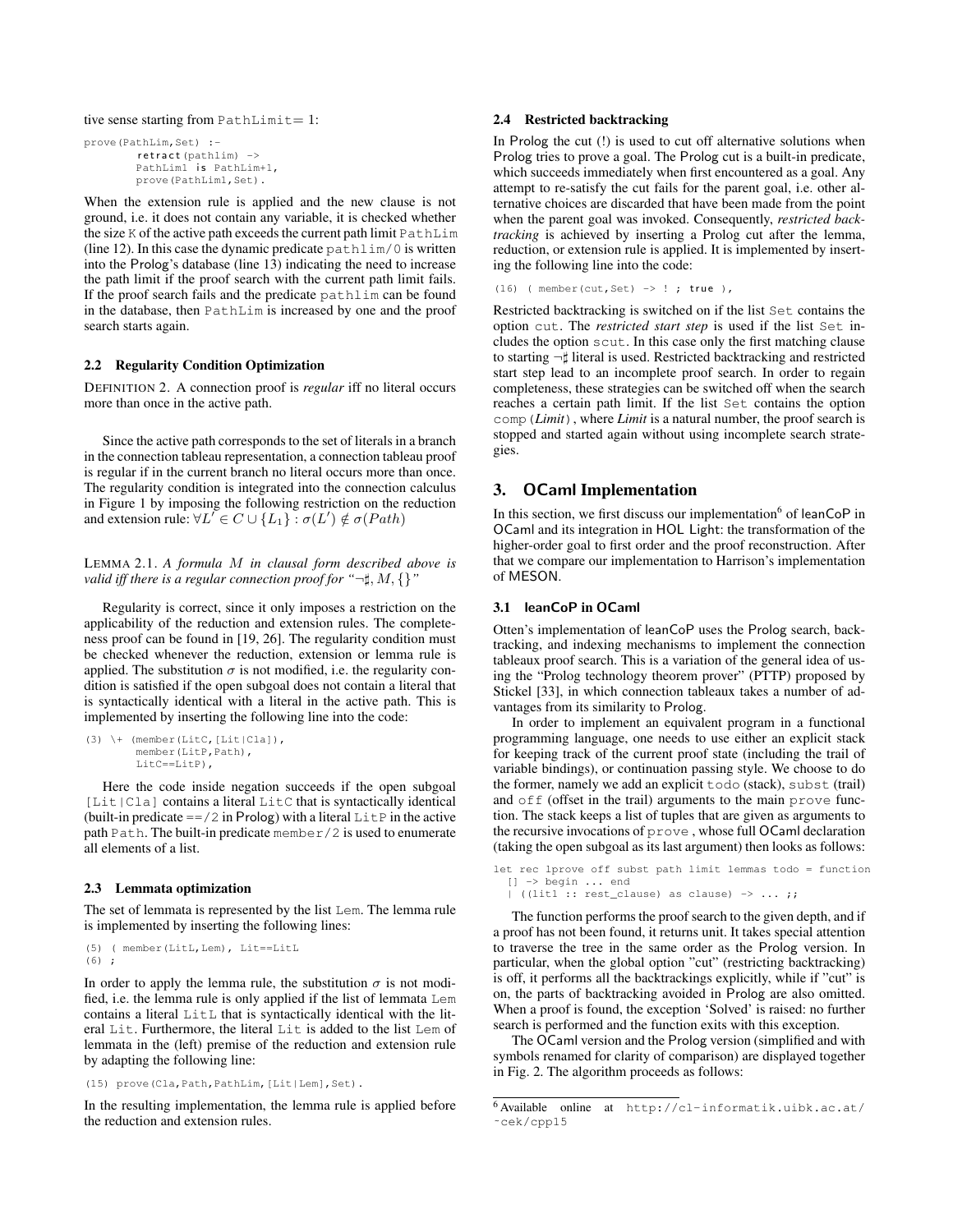```
1 let rec prove path lim lem stack = function (lit :: cla) ->
2
3
4
5
6
7
    if not ((exists (fun litp -> exists (substeq litp) path))
       (lit :: cla)) then (
    let neglit = negate lit in
    if not (exists (substeq lit) lem &&
       (prove path lim lem stack cla; cut)) then (
    if not (fold_left (fun sf plit -> sf ||
      try (unify_lit neglit plit; prove path lim (lit :: lem)
      stack cla; cut) with Unify \rightarrow sf) false path) then (
   let iter_fun (lit2, cla2, ground) = if lim > 0 || ground then
       try let cla1 = unify_rename (snd lit) (lit2, cla2) in<br>prove (lit :: path) (lim - 1) lem ((if cut then lim else -1),
      path, lim, lit :: lem, cla) :: stack) cla1 with Unify \rightarrow () in
    try iter iter_fun (try assoc neglit lits with Not_found \rightarrow [])
    with Cut n \rightarrow if n = \lim_{n \to \infty} then () else raise Cut n)))
  | | | \rightarrow match stack with
         (ct, path, lim, lem, cla) : t \rightarrowprove path lim lem t cla; if ct > 0 raise (Cut ct)
      | | | \rightarrow raise Solved::
                                                                                 prove([Lit|Cla], Path, PathLim, Lem, Set) :-
                                                                                    \+ (member(LitC,[Lit|Cla]), member(LitP,Path),
                                                                                       LitC==LitP),
                                                                                    (-NegLit=Lit;-Lit=NegLit) -> (
                                                                                        member(LitL,Lem), Lit==LitL
                                                                                         ;
                                                                                        member(NegL,Path),
                                                                                        unify_with_occurs_check(NegL, NegLit)
                                                                                        ;
                                                                                        lit(NegLit,NegL,Cla1,Grnd1),
                                                                                        unify_with_occurs_check(NegL,NegLit),
                                                                                           \frac{1}{\sqrt{2}} (Grnd1=g -> true;
                                                                                             length (Path, K), K<PathLim -> true ;
                                                                                             \rightarrow assert (pathlim), fail),
                                                                                        prove(Cla1,[Lit|Path], PathLim, Lem, Set)
                                                                                      ), ( member (cut, Set) \rightarrow ! ; true ),
                                                                                      prove(Cla,Path,PathLim,[Lit|Lem],Set).
                                                                                 \text{prove}([],\_,-,-,-] []).
```
Figure 2. The simplified OCaml and Prolog code side by side. The explicit trail argument and the computation of the resulting proof have been omitted for clarity, and some symbols were renamed to better correspond to each other. White-space and order of clauses has been modified to exemplify corresponding parts of the two implementations. Function substeq checks equality under the current context of variable bindings. Note that the last-but-one line in the Prolog code was merged into each of the three cases in the OCaml code. See the function  $1$ prove in file  $1$ eancop.ml on our web page for the actual (non-simplified) OCaml code.

- 1. If nonempty, decompose the current open subgoal into the first literal lit and the rest cla.
- 2. Check for intersection between the current open subgoal and path.
- 3. Compute the negation of lit.
- 4. Check if lit is among the lemmas lem, if so try to prove cla. If cut is set, no other options are tried.
- 5. For each literal on the path, if neglit unifies with it, try to prove cla. If the unification succeeded and cut is set, no other options are tried.
- 6. For each clause in the matrix, try to find a literal that unifies with neglit, and then try to prove the rest of the newly created subgoal and the rest of the current open subgoal. If the unification and the first proof succeeded and cut is set, no other options are tried.
- 7. When the current open subgoal is empty, the subproof is finished (the axiom rule).

In Otten's implementation, the behaviour of the program with cut set is enabled by the use of the Prolog cut (!). Implementing it in OCaml amounts to a different mechanism in each of the three cases. In point 4 in the enumeration above, given that a single lemma has been found, there is no need to check for other lemmas. Therefore a simple List.exists call is sufficient to emulate this behaviour in OCaml. No backtracking over other possible occurrences of the lemma is needed here, and it is not necessary to add in this case the literal again into the list of lemmas as is done in the Prolog code (last-but-one line).

In point 5, multiple literals on the path may unify with different substitutions. We therefore use a list fold mechanism which changes the value whenever the unification is successful and cut is set. In point 6, we need to change our behaviour in between two successive calls to prove. As the first call takes the arguments to the second call on the stack, we additionally add a cut marker on the stack and handle an exception that can be raised by the call on the stack.

Whenever the clause becomes empty, all the tuples in the stack list need to be processed. For each tuple, the first component is the cut marker: if it is set, the Cut exception is raised with a depth level. The exception is handled only at the appropriate level. This directly corresponds to the semantics of the cut operator in Prolog [34].

What remains to be implemented is efficient equality checking and unification. Since we want to integrate our mechanism in HOL Light, we reuse the first order logic representation used in the implementation of HOL Light's MESON procedure: the substitutions are implemented as association lists, and applications of substitutions are delayed until an actual equality check or a unification step.

#### 3.2 leanCoP in HOL Light

In order to enable the OCaml version of leanCoP as a proof tactic and procedure in HOL Light, we first need to transform a HOL goal to a leanCoP problem and when a proof has been found we replay the proof in higher-order logic. In order to transform a problem in higher-order logic to first-order logic without equality, we mostly reuse the steps of the transformation already used by MESON, additionally ensuring that the conjecture is separated from the axioms to preserve leanCoP's goal-directed approach. The transformation starts by assuming the duplicated copies of polymorphic theorems to match the existing assumptions. Next the goal  $axioms \rightarrow conjecture$  is transformed to  $(axioms \wedge \mathbf{t}) \rightarrow$ (conjecture  $\wedge \sharp$ ) with the help of a special symbol, which we define in HOL as:  $\sharp = \top$ . Since the conjecture is refuted and the problem is converted to CNF, the only positive occurrence of  $\sharp$  is present in a singleton clause, and the negative occurrences of  $\sharp$  are present in every clause originating from the conjecture. The CNF clauses directly correspond to the DNF used by the Prolog version of leanCoP. Since no steps distinguish between the positivity of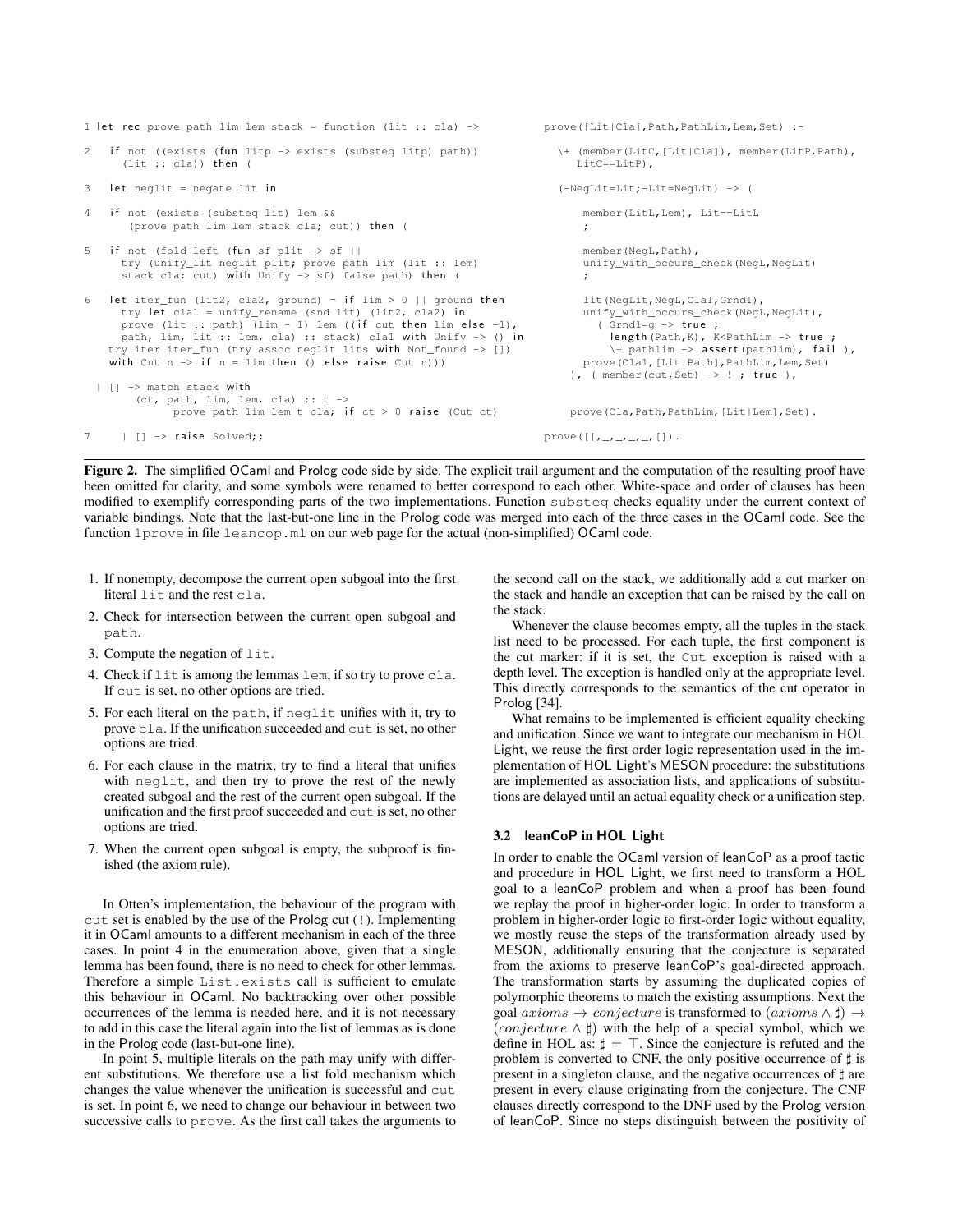literals, the two can be used interchangeably in the proof procedure. We start the FOL algorithm by trying to prove  $\neg \sharp$ .

Since the final leanCoP proof may include references to lemmas, the reconstruction cannot be performed the same way as it is done in MESON. There, a tree structure is used for finished proofs. Each subgoal either closes the branch (the literal is a negation of a literal already present on the path) or is a branch extension with a (possibly empty) list of subgoals. In leanCoP, each subgoal can refer to previous subgoals, so the order of the subgoals becomes important. We therefore flatten the tree to a list, which needs to be traversed in a linear order to reconstruct the proof.

We define a type of proof steps, one for each proof step in the calculus. Each application of a lemma step or path step constructs a proof step with an appropriate first-order term. For an application of a tableaux extension step we use Harrison's contrapositive mechanism: we store the reference to the actual transformed HOL theorem whose conclusion is a disjunction together with the number of the disjunct that got resolved.<sup>7</sup>

```
type \text{proof} = \text{Lem of } \text{fol\_atom}| Pat of fol_atom
              | Res of fol_atom * (int * thm);;
```
A list of such proof steps together with a final substitution and an initially empty list of already proved lemmas are the complete input to the proof reconstruction procedure. The reconstruction procedure always looks at the first step on the list. First, a HOL term is constructed from the FOL term with the final substitution applied. This step is straightforward, as it amounts to reversing the mapping of variables and constants applied to transform the HOL CNF to FOL CNF, with new names invented for new variables. Next, we analyze the kind of the step. If the step is a path step, the theorem  $tm \vdash tm$  is returned, using the HOL ASSUME proof rule. If the step is a lemma step, the theorem whose conclusion is equal to  $tm$  is found on the list of lemmas and returned. Finally, if the proof step is an extension step, we first find the disjuncts of the HOL theorem in the proof step apart from the one that got matched. We then fold over this list, at every step calling the reconstruction function recursively with the remaining proof steps and the list of lemmas extended by each of the calls. The result of the fold is the list of theorems  $\lbrack \vdash tm_1, \vdash tm_2, ..., \vdash tm_n \rbrack$  which gets matched with the contrapositive theorem  $\vdash tm_1 \land ... \land tm_n \rightarrow tm_g$ using the HOL proof rule MATCH MP to obtain the theorem  $\vdash tm_g$ . Finally, by matching this theorem to the term  $tm$  the theorem  $\vdash tm$ is obtained.

As the reconstruction procedure traverses the list, it produces the theorem that corresponds to the first goal, namely  $\ldots \vdash \neg \sharp$ . By unfolding the definition of  $\sharp$ , we obtain  $\ldots \vdash \bot$  which concludes the refutation proof.

#### 3.3 Comparison with MESON

The simplified OCaml code of the core HOL Light's MESON algorithm as described in [6] is as follows:

```
let rec mexpand rules ancestors q cont (\text{env}, n, k) =
  if n < 0 then failwith "Too_deep" else
   try tryfind (fun a -> cont (unify_literals
                                   env (q, negate a), n, k))
          ancestors
    with Failure - > tryfind (fun rule ->
      let (asm.c). k = remainderule k rule initlist (mexpand rules (g::ancestors)) asm cont
        (\text{unify\_literals env } (g, c), n - \text{length asm, k})rules;;
let puremeson fm =let cls = simpcnf(specialize(pnf fm)) in
```
 $7$  Contrary to the name, the HOL Light type  $f$ ol atom implements a literal: it is either positive or negative.

```
let rules = itlist ((\theta) ** contrapositives) cls [] in
deepen (fun n \rightarrow mexpand rules [] False (fun x \rightarrow x)
                             (undefined,n,0); n)
  0;;
```
The toplevel puremeson function proceeds by turning the input formula into a clausal form, making contrapositives (rules) from the clauses, and then repeatedly calling the mexpand function with these rules using iterative deepening over the number of nodes permitted in the proof tree.

The mexpand function takes as its arguments the rules, an (initially empty) list of goal ancestors, the goal g to prove (initially False, which was also added to all-negative clauses when creating contrapositives), a continuation function cont for solving the rest of the subgoals (initially the identity), and a tuple consisting of the current trail env, the number n of additional nodes in the proof tree permitted, and a counter k for variable renaming.

If the allowed node count is not negative, mexpand first tries to unify the current goal with a negated ancestor, followed by calling the current continuation (trying to solve the remaining goals) with the extended trail. If all such unification/continuation attempts fail (i.e., they throw Failure), an extension step is tried with all rules. This means that the head of a (renamed) rule is unified with the goal g, the goal is appended to the ancestors and the mexpand is called (again using list folding with the subsequently modified trail and continuation) for all the assumptions of the rule, decreasing the allowed node count for the recursive calls.

The full HOL Light version of MESON additionally uses a smarter (divide-and-conquer) policy for the size limit, checks the goal for being already among the ancestors, caches continuations, and uses simple indexing. Below we enumerate some of the most important differences between the leanCoP algorithm and MESON and their implementations in HOL Light. Their practical effect is measured in Section 4.

- leanCoP computes and uses lemmas. The literals that correspond to closed branches are stored in a list. Each call to the main prove function additionally looks for the first literal in the list of lemmas. This can cost a linear number of equality checks if no parts of the proof are reused, but it saves computations if there are repetitions.
- Both algorithms use iterative deepening; however the depth and termination conditions are computed differently.
- MESON is implemented in the continuation passing style, so it can use an additional optimization: caching of the continuations. If any continuations are repeated (at the same depth level), the subproof is not retried. Otten's leanCoP uses a direct Prolog implementation which cannot (without further tricks) do such repetition elimination. The implementation of leanCoP in OCaml behaves the same.
- leanCoP may use cut after the lemma step, path step or successful branch closing in the extension step. Implementing this behaviour in OCaml exactly requires multiple Cut exceptions – one for each depth of the proof.
- The checking for repetitions is done in a coarser way in ME-SON than in leanCoP, allowing leanCoP to skip some work done by MESON.
- The search is started differently in leanCoP and in MESON. leanCoP starts with a conjecture clause, which likely contributes to its relatively good performance on larger problems.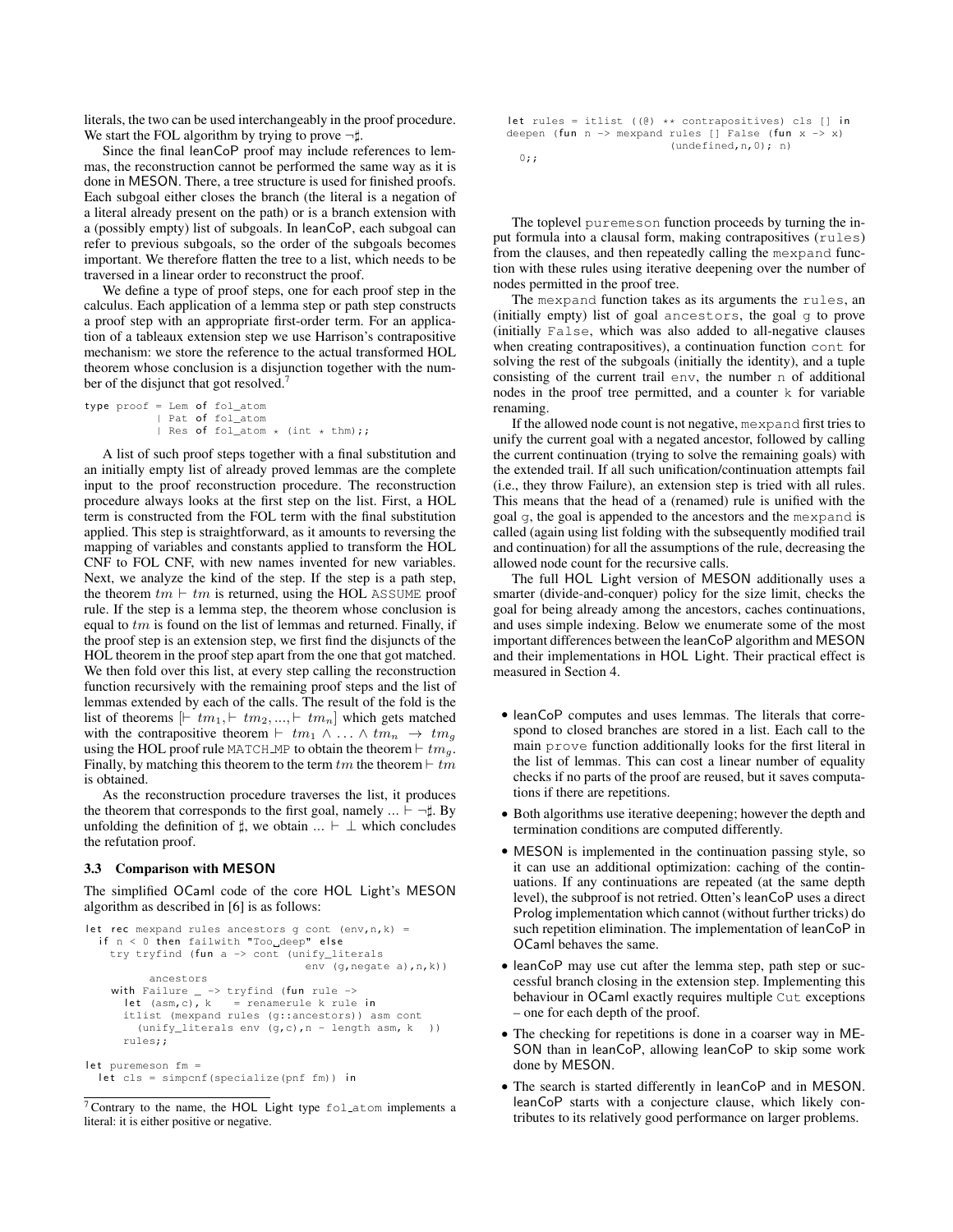# 4. Experimental Setup and Results

For the experiments we use HOL Light SVN version 199 (September 2014), Metis 2.3, and leanCoP 2.1. Unless noted otherwise, the systems are run on a 48-core server with AMD Opteron 6174 2.2 GHz CPUs, 320 GB RAM, and 0.5 MB L2 cache per CPU. Each problem is always assigned one CPU.

The systems are compared on several benchmarks, corresponding to different modes of use: goals coming from HOL Light itself, the general set of problems from the TPTP library, and the large-theory problems extracted from Mizar [36]. The first set of problems is important; however, since these problems come from HOL Light itself, they are likely naturally biased towards MESON. The Mizar problems come from the two MPTP-based benchmarks: the MPTP Challenge and MPTP2078 [1]. These are large-theory problems coming from a different ITP, hence they do not introduce the implicit bias as the HOL Light problems, while coming from a more relevant application domain than the general TPTP problems.

For HOL Light, we evaluate (with 5 second time limit) on two sets of problems. First, we look at 872 MESON-solved HOL Light goals that were made harder by removing splitting. In this scenario the tactic is applied to a subgoal of a proof, which is a bit similar to the Judgement-Day [3] evaluation used for Isabelle/Sledgehammer, where the goals are however restricted to the solvable ones. Table 1 shows the results. Second, we evaluate on the top-level goals (with their dependencies already minimized) that have been solved with the HOLyHammer system [14], i.e., by using the strongest available ATPs. This set is important because tactics such as MESON, Metis and now also leanCoP can be tried as a first cheap method for reconstructing the proofs found by the stronger ATPs. The results are shown in Table 2. In both cases, the OCaml implementation of leanCoP performs best, improving the MESON's performance in the first case by about 11%, and improving on Metis on the second set of problems by about 45%.

Table 3 shows the results of the evaluation on all 7036 FOF problems coming from TPTP 6.0.0, using 10 second time limit. Here the difference to Metis is not so significant, probably because Metis implements ordered paramodulation, which is useful for many TPTP problems containing equality. The improvement over MESON is about 17%. Table 4 and Table 5 show the results on the small (heuristically minimized) and large MPTP Challenge problems. The best version of the OCaml implementation of lean-CoP improves by 54% on Metis and by 90% on MESON on the small problems, and by 88% on Metis and 100% on MESON on the large problems. Here the goal directedness of leanCoP is probably the main factor.

Finally, to get a comparison also with the best ATPs on a larger ITP-oriented benchmark (using different hardware), we have done a 10s evaluation of several systems on the newer MPTP2078 benchmark (used in the 2012 CASC@Turing competition), see Table 6 and Table 7. The difference to Metis and MESON on the small problems is still quite significant (40% improvement over ME-SON), while on the large problems the goal-directedness again shows even more (about 90% improvement). While Vampire's (version 2.6) SInE heuristic [7] helps a lot on the larger problems [38], the difference there between E (1.8) and our version of leanCoP is not so great as one could imagine given the several orders of magnitude difference in the size of their implementations.

# 5. Conclusion and Future Work

We have implemented an OCaml version of the leanCoP compact connection prover, and the reconstruction of its proofs inside HOL Light. This proof-reconstruction functionality can be also used to certify in HOL Light an arbitrary TPTP proof produced by lean-CoP, thus turning leanCoP into one of the few ATPs whose proofs

| Prover             | Theorem $(\% )$ | Unique |
|--------------------|-----------------|--------|
| mlleancop-cut-comp | 759 (87.04)     | 2      |
| mlleancop-nocut    | 759 (87.04)     | 2      |
| plleancop-cut      | 752 (86.23)     |        |
| plleancop-nc       | 751 (86.12)     |        |
| metis-23           | 708 (81.19)     | 26     |
| meson              | 683 (78.32)     |        |
| any                | 832 (95.41)     |        |

Table 1. Core HOL Light MESON calls without splitting (872 goals), 5 s per goal

| Prover             | Theorem $(\% )$ | Unique |
|--------------------|-----------------|--------|
| mlleancop-cut-comp | 1178 (75.70)    | 12     |
| mlleancop-nocut    | 1162 (74.67)    | 0      |
| meson              | 1110 (71.33)    | 39     |
| plleancop-nc       | 1085 (69.73)    |        |
| plleancop-cut      | 1084 (69.66)    | 0      |
| metis-23           | 814 (52.31)     | 16     |
| any                | 1260 (80.97)    |        |

Table 2. HOL Light dependencies (1556 goals, 5 s)

| Prover             | Theorem $(\% )$ | Unique |
|--------------------|-----------------|--------|
| mlleancop-cut-conj | 1669 (23.72)    | 73     |
| plleancop-cut-conj | 1648 (23.42)    | 21     |
| plleancop-cut      | 1622 (23.05)    | 34     |
| mlleancop-cut      | 1571 (22.32)    | 9      |
| metis-23           | 1562 (22.20)    | 261    |
| meson              | 1430 (20.32)    | 28     |
| plleancop-nocut    | 1358 (19.30)    | 25     |
| mlleancop-nocut    | 1158 (16.45)    | 3      |
| any                | 2433 (34.57)    |        |

Table 3. TPTP (7036 goals with at least one conjecture, 10 s)

| Prover             | Theorem $(\% )$ | Unique                      |
|--------------------|-----------------|-----------------------------|
| pllean-cut-conj    | 103 (40.87302)  | 2                           |
| pllean-cut         | 99 (39.28571)   | 8                           |
| mlleancop-cut-conj | 91 (36.11111)   | $\mathcal{D}_{\mathcal{L}}$ |
| mlleancop-cut      | 79 (31.34921)   | $\mathbf{\Omega}$           |
| mlleancop-nocut    | 76 (30.15873)   | $\mathbf{\Omega}$           |
| pllean-nc          | 62 (24.60317)   |                             |
| metis-23           | 59 (23.41270)   | 3                           |
| meson-infer        | 48 (19.04762)   |                             |
| any                | 124 (49.20635)  |                             |

Table 4. Bushy (small) MPTP Challenge problems (252 in total), 10 s)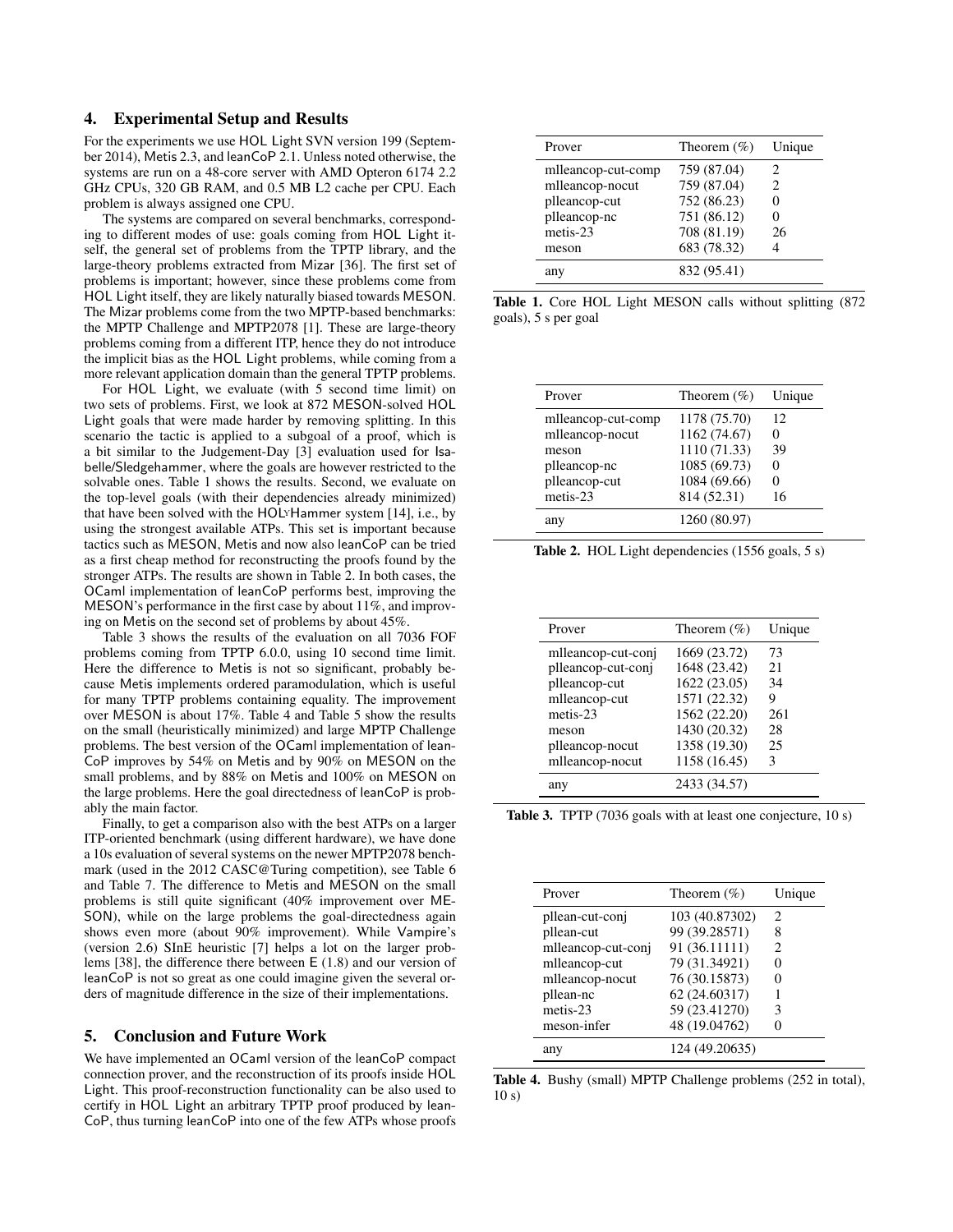| Prover             | Theorem $(\% )$ | Unique       |
|--------------------|-----------------|--------------|
| pllean-cut-conj    | 61 (24.20635)   | 5            |
| mlleancop-cut-conj | 60 (23.80952)   | 9            |
| pllean-cut         | 57 (22.61905)   | 4            |
| mlleancop-nocut    | 47 (18.65079)   | 0            |
| mlleancop-cut      | 47 (18.65079)   | $\mathbf{0}$ |
| metis-23           | 32 (12.69841)   | 3            |
| meson-infer        | 30 (11.90476)   | 0            |
| pllean-nc          | 26 (10.31746)   | 0            |
| any                | 83 (32.93651)   |              |

Table 5. Chainy (large) MPTP Challenge problems (252 in total), 10 s)

| Prover             | Theorem $(\% )$ |
|--------------------|-----------------|
| Vampire            | 1198 (57.65)    |
| e18                | 1022 (49.18)    |
| mlleancop-cut-conj | 613 (29.49)     |
| pllean-cut-conj    | 597 (28.72)     |
| metis-23           | 564 (27.14)     |
| mlleancop-cut      | 559 (26.90)     |
| pllean-cut         | 544 (26.17)     |
| pllean-comp7       | 539 (25.93)     |
| mlleancop-nocut    | 521 (25.07)     |
| pllean-nc          | 454 (21.84)     |
| meson-infer        | 438 (21.07)     |
| any                | 1277 (61.45)    |

Table 6. Bushy (small) MPTP2078 problems (2078 in total), 10 s)

| Prover             | Theorem $(\% )$ |
|--------------------|-----------------|
| Vampire            | 634 (30.51)     |
| e18                | 317 (15.25)     |
| mlleancop-cut-conj | 243 (11.69)     |
| pllean-cut-conj    | 196 (9.43)      |
| pllean-cut         | 170 (8.18)      |
| pllean-comp7       | 159 (7.65)      |
| mlleancop-nocut    | 150 (7.21)      |
| mlleancop-cut      | 146 (7.02)      |
| meson-infer        | 145 (6.97)      |
| metis-23           | 138 (6.64)      |
| pllean-nc          | 126 (6.06)      |
| any                | 693 (33.34)     |

Table 7. Chainy (large) MPTP2078 problems (2078 in total), 10 s)

enjoy LCF-style verification in one of the safest LCF-based systems. The performance of the OCaml version on the benchmarks is comparable to the Prolog version, while it always outperforms Metis and MESON, sometimes very significantly on the relevant ITP-related benchmarks.

We provide a HOL Light interface that is identical to the one offered by MESON, namely we provide two tactics and a rule. LEANCOP\_TAC and ASM\_LEANCOP\_TAC are given a list of helper theorems, and then try to solve the given goal together (or the given goal and assumptions, respectively). The LEANCOP rule, given a list of helper theorems acts as a conversion, i.e., given a term statement it tries to prove a theorem whose conclusion is identical to that of the term. The benchmarks show that these are likely the strongest single-step proof-reconstructing first-order

tactics available today in any ITP system. The compatibility with MESON also means that the new tactics can readily strengthen larger systems like PRocH [11] that attempt to replay more complicated ATP proofs in HOL Light by multiple calls to such one-step tactics.

Interesting future directions include re-using parts of the OCaml implementation to develop a reasonably strong internal intuitionistic prover for systems like Coq, based on leanCoP's intuitionistic cousin ileanCoP [24], possible porting of the code to Standard ML for ITP systems such as HOL4 and Isabelle and their (upcoming) hammers [4, 29], and also experiments with integrating our fast OCaml-based learning methods [9, 10, 12, 15] to learn internal guidance of leanCoP's inferencing as a replacement for the so far relatively slow externally provided guidance used in the MaLeCoP prototype [39].

## Acknowledgments

We thank the CPP'15 referees for their helpful comments and suggestions. Kaliszyk was supported by the Austrian Science Fund (FWF): P26201, Urban was supported by NWO grant *Knowledgebased Automated Reasoning* and Vyskočil was supported by the Grant Agency of the Czech Republic under the Project GACR P103/12/1994.

# References

- [1] J. Alama, T. Heskes, D. Kühlwein, E. Tsivtsivadze, and J. Urban. Premise selection for mathematics by corpus analysis and kernel methods. *J. Autom. Reasoning*, 52(2):191–213, 2014. ISSN 0168-7433. .
- [2] B. Beckert and J. Posegga. leanTAP: Lean tableau-based deduction. *J. Autom. Reasoning*, 15(3):339–358, 1995. . URL http://dx.doi. org/10.1007/BF00881804.
- [3] S. Böhme and T. Nipkow. Sledgehammer: Judgement Day. In J. Giesl and R. Hähnle, editors, *IJCAR*, volume 6173 of *LNCS*, pages 107-121. Springer, 2010. ISBN 978-3-642-14202-4.
- [4] T. Gauthier and C. Kaliszyk. Premise selection and external provers for HOL4. In *Certified Programs and Proofs (CPP'15)*, Lecture Notes in Computer Science. Springer, 2015. . URL http://dx.doi. org/10.1145/2676724.2693173. http://dx.doi.org/ 10.1145/2676724.2693173.
- [5] J. Harrison. Optimizing Proof Search in Model Elimination. In M. McRobbie and J. Slaney, editors, *Proceedings of the 13th International Conference on Automated Deduction*, number 1104 in LNAI, pages 313–327. Springer, 1996.
- [6] J. Harrison. *Handbook of Practical Logic and Automated Reasoning*. Cambridge University Press, 2009. ISBN 978-0-521-89957-4.
- [7] K. Hoder and A. Voronkov. Sine qua non for large theory reasoning. In N. Bjørner and V. Sofronie-Stokkermans, editors, *CADE*, volume 6803 of *LNCS*, pages 299–314. Springer, 2011. ISBN 978-3-642-22437-9.
- [8] J. Hurd. First-order proof tactics in higher-order logic theorem provers. In M. Archer, B. D. Vito, and C. Muñoz, editors, *Design and Application of Strategies/Tactics in Higher Order Logics (STRATA 2003)*, number NASA/CP-2003-212448 in NASA Technical Reports, pages 56–68, Sept. 2003. URL http://techreports.larc.nasa.gov/ltrs/PDF/ 2003/cp/NASA-2003-cp212448.pdf.
- [9] C. Kaliszyk and J. Urban. Stronger automation for Flyspeck by feature weighting and strategy evolution. In J. C. Blanchette and J. Urban, editors, *PxTP 2013*, volume 14 of *EPiC Series*, pages 87– 95. EasyChair, 2013.
- [10] C. Kaliszyk and J. Urban. MizAR 40 for Mizar 40. *CoRR*, abs/1310.2805, 2013.
- [11] C. Kaliszyk and J. Urban. PRocH: Proof reconstruction for HOL Light. In M. P. Bonacina, editor, *CADE*, volume 7898 of *LNCS*, pages 267–274. Springer, 2013. ISBN 978-3-642-38573-5.